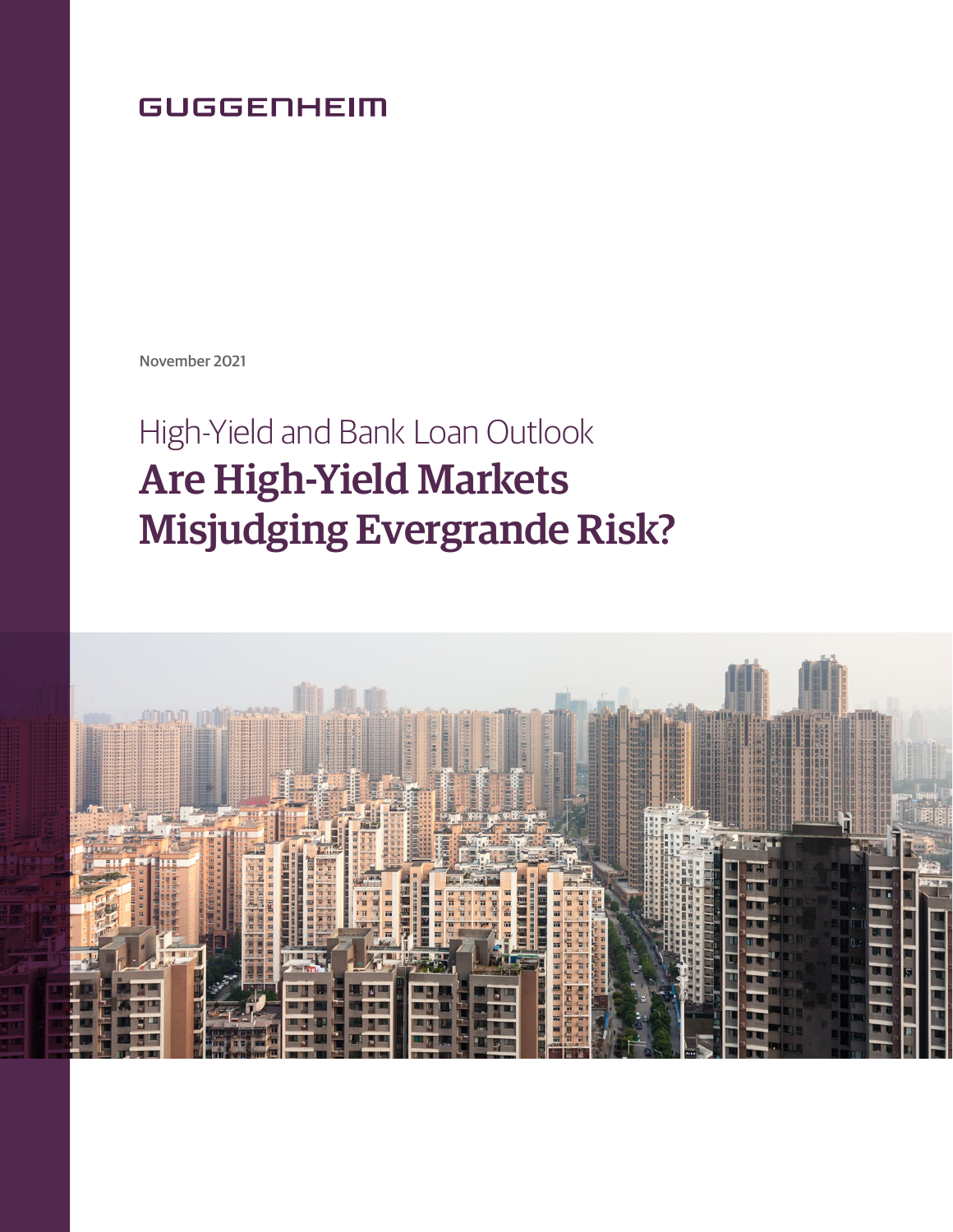#### Investment Professionals

Scott Minerd Chairman of Investments and Global Chief Investment Officer

Kevin H. Gundersen, CFA Senior Managing Director, Portfolio Manager

Thomas J. Hauser Senior Managing Director, Portfolio Manager

#### Brian Smedley

Chief Economist, Head of Macroeconomic and Investment Research

Maria M. Giraldo, CFA Managing Director, Investment Research

#### **Table of Contents**

| <b>Summary</b>                    |                         |
|-----------------------------------|-------------------------|
| <b>Highlights from the Report</b> |                         |
| <b>Leveraged Credit Scorecard</b> | $\overline{2}$          |
| <b>Macroeconomic Overview</b>     | 3                       |
| <b>Market Outlook</b>             | $\overline{\mathbf{4}}$ |
| <b>Investment Implications</b>    | 8                       |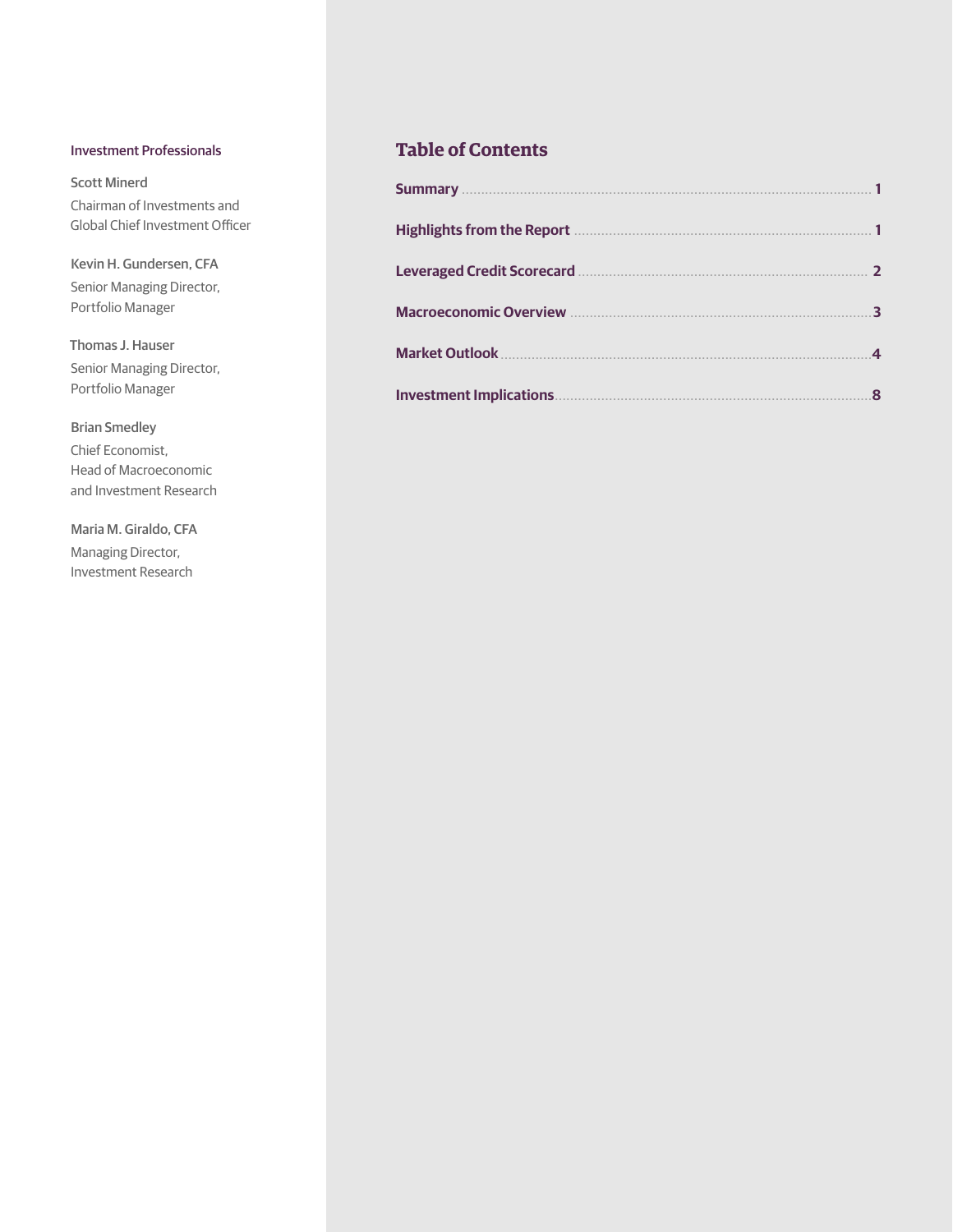#### Summary

Global credit fundamentals remain strong overall, notwithstanding concerns about rising interest rates and stubbornly persistent inflation. The steady, if now less dramatic, economic rebound from the pandemic shock continues to build issuers' credit muscle. Defaults remain at historically low levels, corporate liquidity is more than ample, leverage ratios are declining, interest coverage is improving, and aggregate leveraged-credit cash flow has recovered to pre-COVID levels.

However, the unfolding debt repayment problems facing overextended Chinese property companies like Evergrande have raised yellow flags. Potentially troubling in our view is that credit markets in general, and high-yield markets in particular, have displayed an historically unusual lack of response in the face of great uncertainty. A couple of reasons for the market's seemingly blind eye to potential risks may be abundant market liquidity and investor confidence in the Chinese government's ability to choreograph a hitch-free unwinding of Evergrande debt and other Chinese property companies showing distress. In this report, we draw out certain technical and fundamental links between high-yield credit and Asia, and encourage investors to be mindful of them as they make investment decisions going forward.

#### Highlights from the Report

- While the Asia high-yield sector reflects concerns over Evergrande, other credit markets—which usually exhibit positive correlation—have not demonstrated indications of worry. To us, this unusual situation represents the market's faith that China will successfully manage the unwinding of Evergrande's debt, but we think they are dismissing the long-term effects of Beijing's crackdown on overleveraged industries.
- The U.S. high-yield market is no longer the domestic island many participants perceive it to be. Our research shows the typical high-yield issuer has 27 percent exposure to non-U.S. sources of revenue, with one sector showing as much as 44 percent exposure. This interconnectedness means that issuers in the U.S. high-yield index are susceptible to a potential China growth slowdown through second or third-order effects.
- Abundant central bank-driven liquidity may also be causing U.S. high-yield investors to become complacent about risk. We expect central banks to withdraw some accommodation in the next 12 months, including the U.S. Federal Reserve (Fed) through a tapering of asset purchases.
- Very strong corporate fundamentals and the improving economy lead us to remain constructive on the U.S. high-yield market, but we are mindful of the risks as we move along stages of the cycle.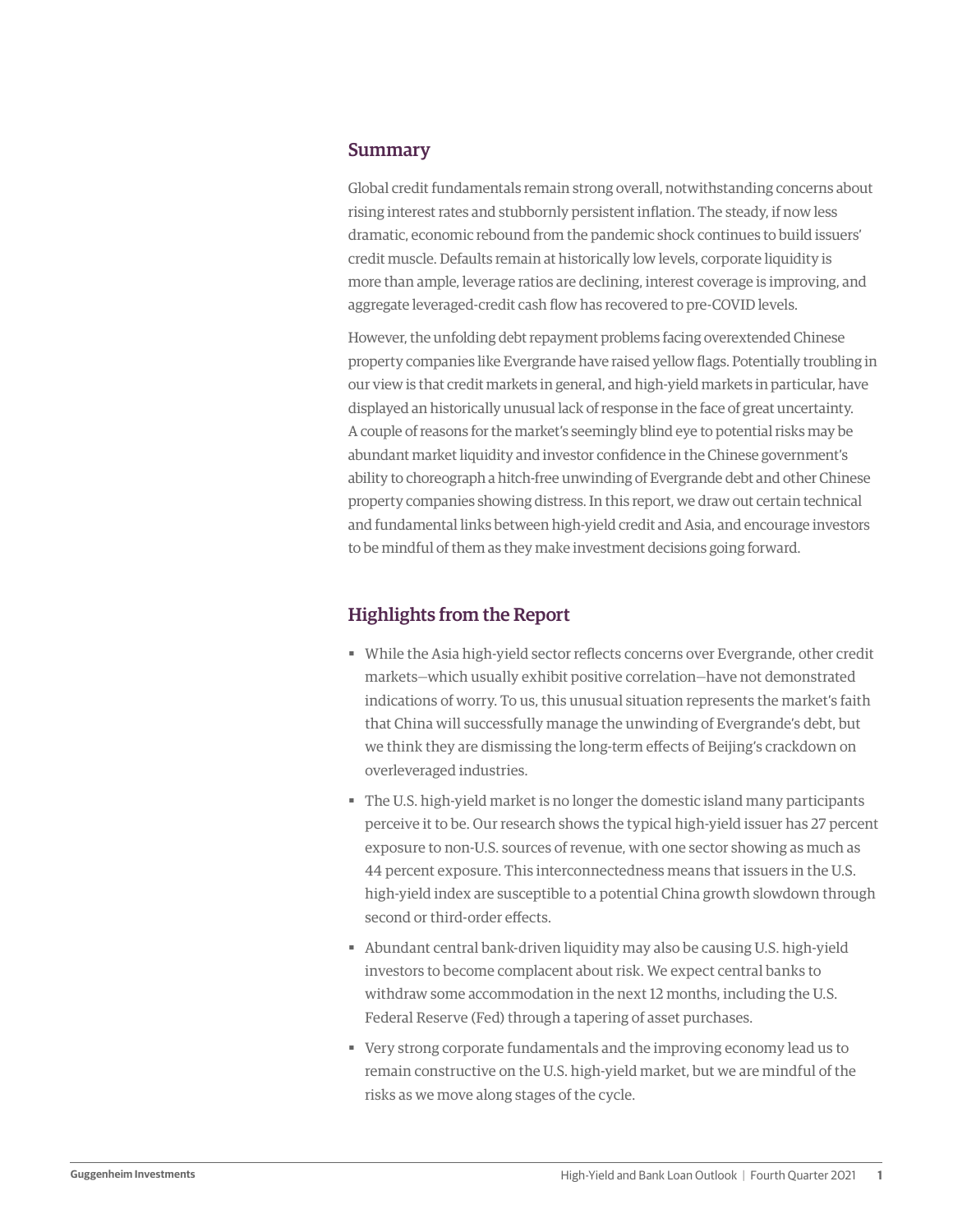#### Leveraged Credit Scorecard

As of 9.30.2021

#### High-Yield Bonds

|                                  | December 2020 |       | <b>July 2021</b> |       | August 2021 |       | September 2021 |       |
|----------------------------------|---------------|-------|------------------|-------|-------------|-------|----------------|-------|
|                                  | Spread        | Yield | Spread           | Yield | Spread      | Yield | Spread         | Yield |
| <b>ICE BofA High-Yield Index</b> | 390           | 4.2%  | 345              | 4.0%  | 333         | 4.0%  | 331            | 4.1%  |
| <b>BB</b>                        | 281           | 3.2%  | 245              | 3.1%  | 232         | 3.0%  | 232            | 3.2%  |
| B                                | 422           | 4.5%  | 403              | 4.5%  | 387         | 4.4%  | 383            | 4.5%  |
| CCC                              | 804           | 8.3%  | 661              | 7.0%  | 670         | 7.2%  | 666            | 7.3%  |

#### Bank Loans

|                                           | December 2020 |       | <b>July 2021</b> |       | August 2021      |       | September 2021 |       |
|-------------------------------------------|---------------|-------|------------------|-------|------------------|-------|----------------|-------|
|                                           | DMM*          | Price | DMM*             | Price | DMM <sup>*</sup> | Price | DMM*           | Price |
| <b>Credit Suisse Leveraged Loan Index</b> | 486           | 95.73 | 453              | 97.69 | 447              | 97.91 | 438            | 98.42 |
| <b>BB</b>                                 | 305           | 98.88 | 315              | 99,10 | 309              | 99.22 | 302            | 99.53 |
| B                                         | 469           | 98.55 | 452              | 99.03 | 449              | 99.08 | 444            | 99.35 |
| <b>CCC/Split CCC</b>                      | 1,167         | 84.28 | 900              | 92.17 | 922              | 91.30 | 892            | 92.04 |

Source: ICE BofA, Credit Suisse. \*Discount Margin to Maturity assumes three-year average life. Past performance does not guarantee future results.





Source: Credit Suisse. Data as of 9.30.2021. Past performance does not guarantee future results.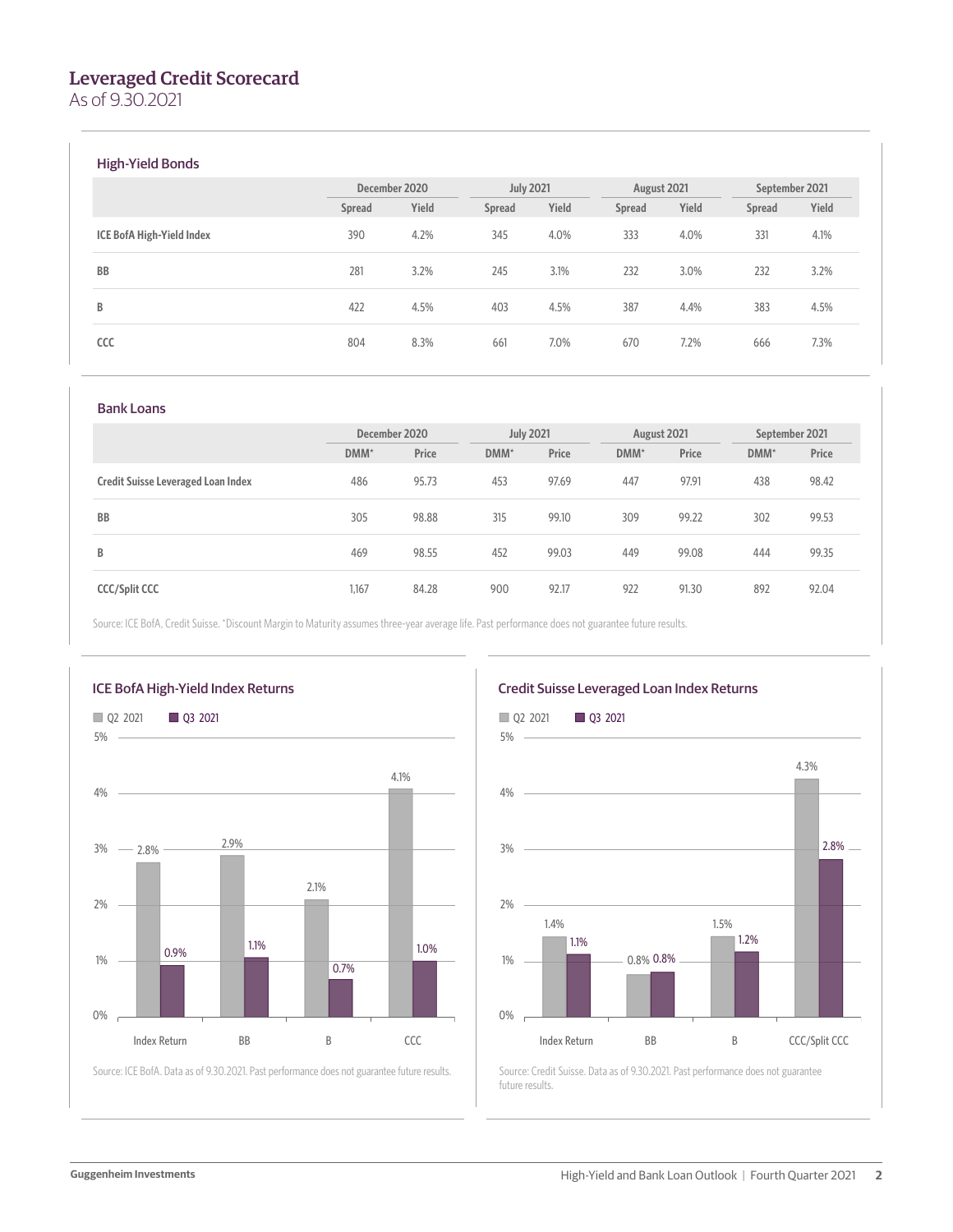### $66$

When you have the second largest economy in the world hit with something like this, you know the repercussions are going to be global.

– Scott Minerd,

*Chairman of Investments and Global Chief Investment Officer*

#### Macroeconomic Overview

Controlled Fire: Inside the Evergrande Meltdown

Reports circulating in September about the inability of Evergrande, China's second largest real estate development company, to repay an installment on its approximately \$300 billion in debt sparked panic in credit markets in Asia. There was chatter about an Evergrande bankruptcy, a la Lehman Brothers, that would ignite a conflagration that could ravage China's debt-reliant economy and spread across the world, triggering another global financial crisis. Others saw in the crisis echoes of the collapse of Long-Term Capital Management, the highly leveraged hedge fund that blew up in 1998 and required a Fed-managed bailout and debt rewind to quell fears of a global financial meltdown.

In an attempt to rein in the real estate sector through a "three red lines" policy, China policymakers triggered Evergrande's recent liquidity crisis. That policy requires Chinese developers to maintain a cash-to-short-term-debt ratio of greater than one, keep liabilities below 70 percent of assets, and not carry debt that exceeds assets. If developers cross the red lines, regulators restrict their ability to raise more debt. Having crossed all three red lines last year and still crossing two of them, Evergrande's status set off the company's scramble for funds to meet its obligations.

Tensions eased as the Chinese government stepped in with liquidity and behindthe-scenes pressure on state-owned and state-backed enterprises to purchase Evergrande assets as the month progressed, but the question remains as to what ultimately will become of Evergrande. The most likely outcome is a "controlled fire" approach in which the government attempts to limit the contagion of Evergrande's woes by propping up the company until its debts are restructured and reshuffled, its projects completed by others, and its properties sold off.

As Evergrande troubles captured the world's attention, the September Federal Open Market Committee (FOMC) meeting made it clear that the U.S. central bank was not overly worried, at least not enough to push back its forecasted rate hikes. Then in November, the FOMC announced that it would begin tapering asset purchases but left open the possibility of changing the amount by which it would reduce purchases in 2022.

Core inflation readings have remained stubbornly above the Fed's 2 percent target, which must make the FOMC nervous given multiple signals that also show a tight labor market. In the latest Summary of Economic Projections, the median FOMC participant saw 6.5 cumulative hikes through 2024, which is roughly what the market has priced into the Eurodollar futures market as well. Given recent data, we believe the Fed will get underway with policy normalization in 2022. However, the China situation poses a risk to the Fed's hiking cycle later on if there are unforeseen consequences and cross border spillovers that become difficult for Beijing to contain.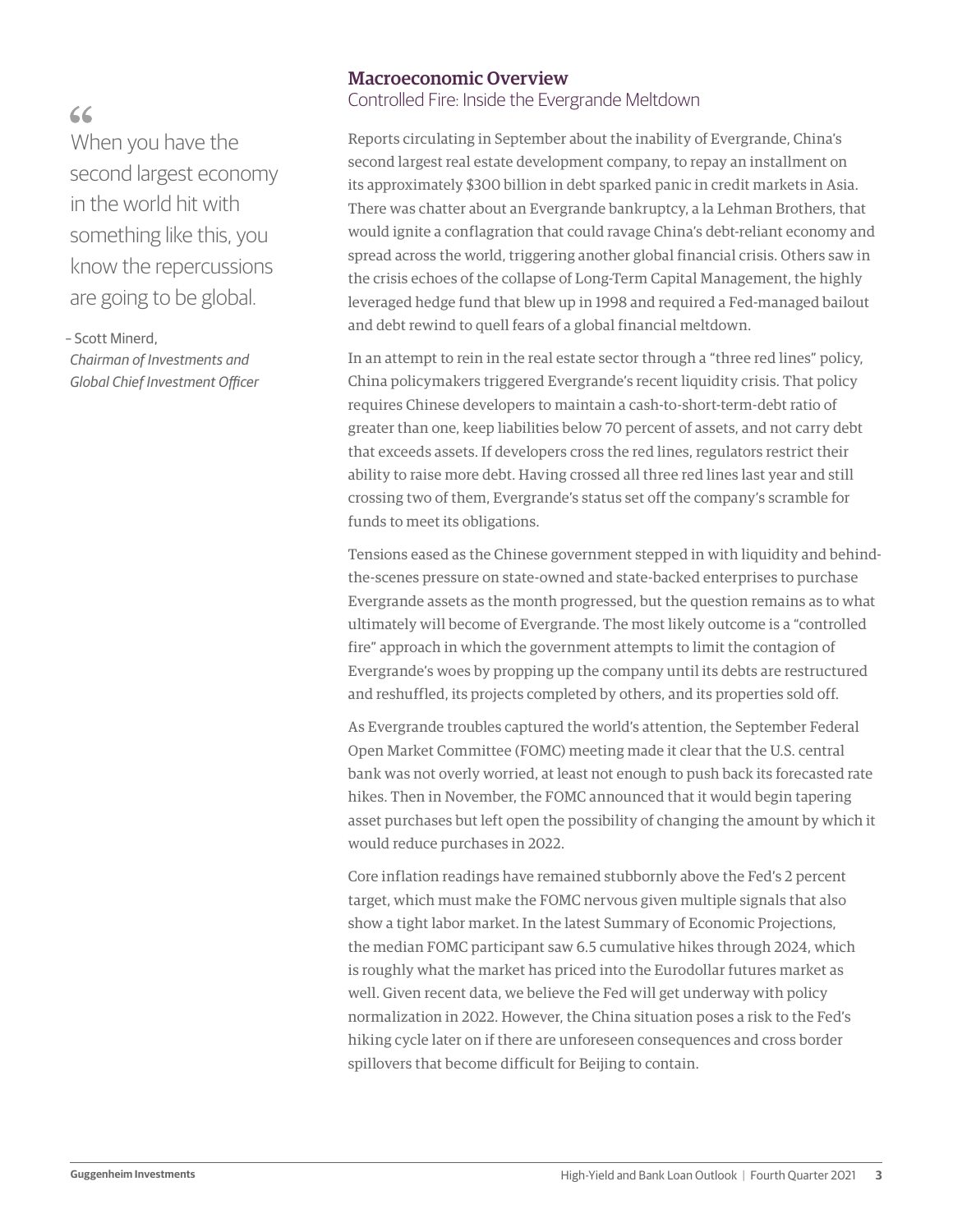#### Market Outlook

#### **Watching for Correction Catalysts**

Credit markets behaved unusually in the face of the uncertainty concerning Evergrande. The high-yield and the bank loan sectors both delivered their sixth consecutive quarter of positive returns in the third quarter of 2021, with a return of 0.9 percent for high-yield bonds and 1.1 percent for loans. Spreads remained range-bound, ending the quarter at 331 basis points for the ICE BofA High Yield Index and a three-year discount margin of just 438 basis points for the Credit Suisse Leveraged Loan Index.

Meanwhile overseas, Evergrande's U.S. dollar-denominated bonds are trading at less than 30 cents on the dollar, effectively pricing them for the company's default, and 36 percent of the Asia U.S. dollar-denominated high-yield index is trading at less than 80 cents on the dollar, a level we consider to be distressed. In sharp relief, the U.S. high-yield market's continuing tight spreads and low volatility signal that investors do not believe that any of China's real estate problems will spill over. We see several reasons, both technical and fundamental, why high-yield investors should be paying more attention.

#### **The Technical Case**

One worrisome technical sign is the disconnect between the Asia high-yield and higher-rated Asia markets. Typically, the latter would reflect changes in the former. But as Asia high-yield corporate spreads have widened, Asia corporates rated AAA through BB (a representative index we will refer to as "high-grade") have remained steady. Currently, Asia high-yield spreads are 14x high-grade spreads, well above the ratio during the Great Financial Crisis (GFC).

the high-yield market, spreads in the Asia high-grade market have changed little. As a result, the gap between the two markets has grown larger.

#### Instead of reflecting concerns in Unusual Lack of Spillover Within Asia Credit Markets

EM Asia HY Corp Minus EM Asia HG Corp, Avg: 843 bps (LHS) - EM Asia HY Corp vs EM Asia HG Corp, Avg: 4.7x (RHS)



Source: Guggenheim Investments, Bloomberg, ICE Index Services. Data as of 11.15.2021.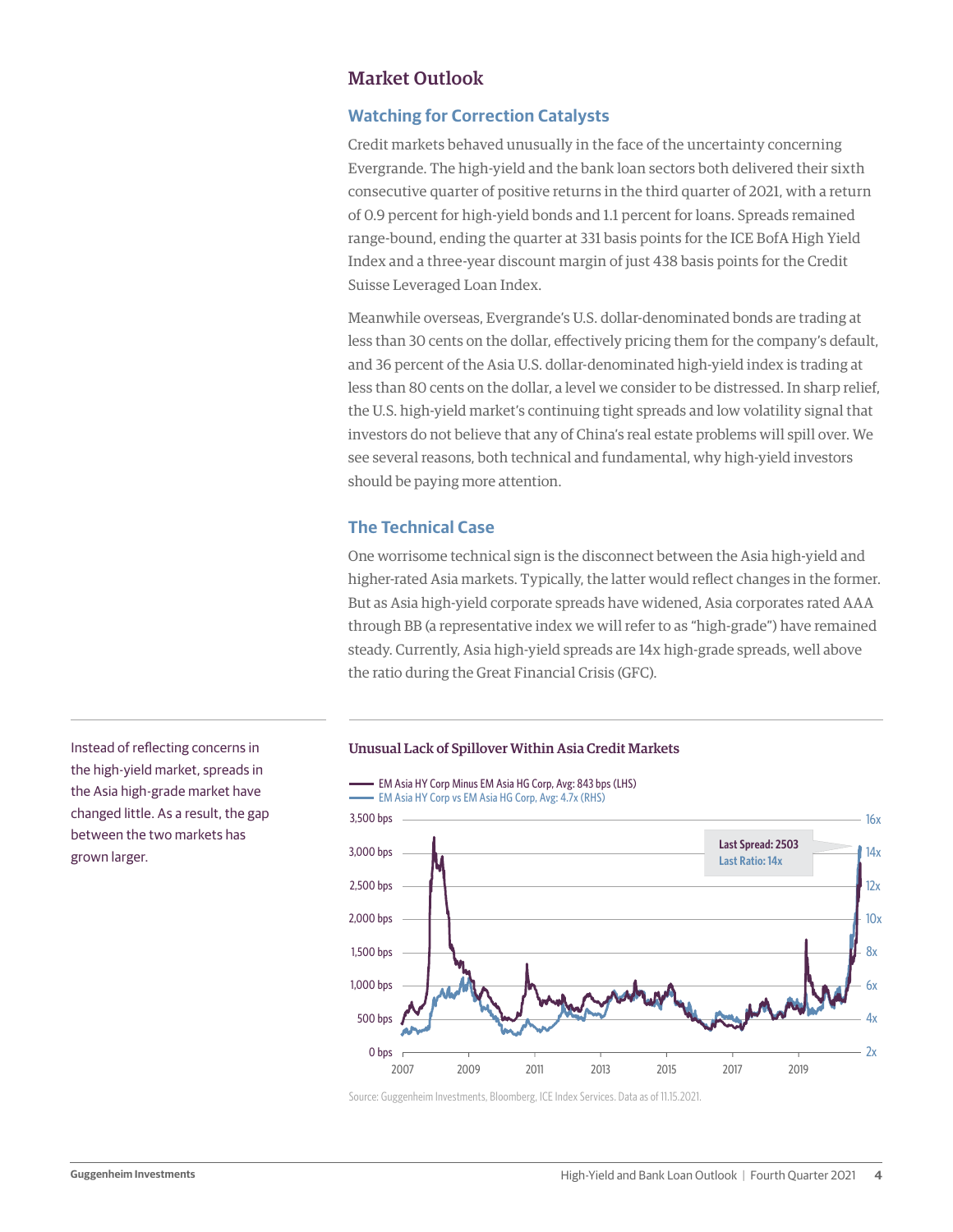While we typically do not dive into emerging markets in this report, it is worth examining what is keeping the Asia high-grade market so immune to the problems plaguing the high-yield sector. The most obvious reason is industry composition. While 68 percent of the Asia high-yield corporate index is of issuers in the real estate sector, it only represents 11 percent of the high-grade index. Instead, the high-grade index is 25 percent banks and financial services, which are generally considered as having some form of government support. We do not believe the Asia banking system should be this immune, however, for reasons we cover in our fundamental discussion in a later section.

#### Pricing in the Asia high-yield Credit Stress Is Limited to High Yield Asia Only



Source: Guggenheim Investments, Bloomberg, ICE Index Services. Data as of 11.15.2021.

#### Unusual Performance Divergence Between EM and U.S. Sectors YoY % Return



Source: Guggenheim Investments, ICE Index Services. Data as of 11.15.2021.

market has become detached from other credit markets to a degree rarely seen. The absence of a positive correlation implies that markets expect spillover effects from the Evergrande situation will be minimal.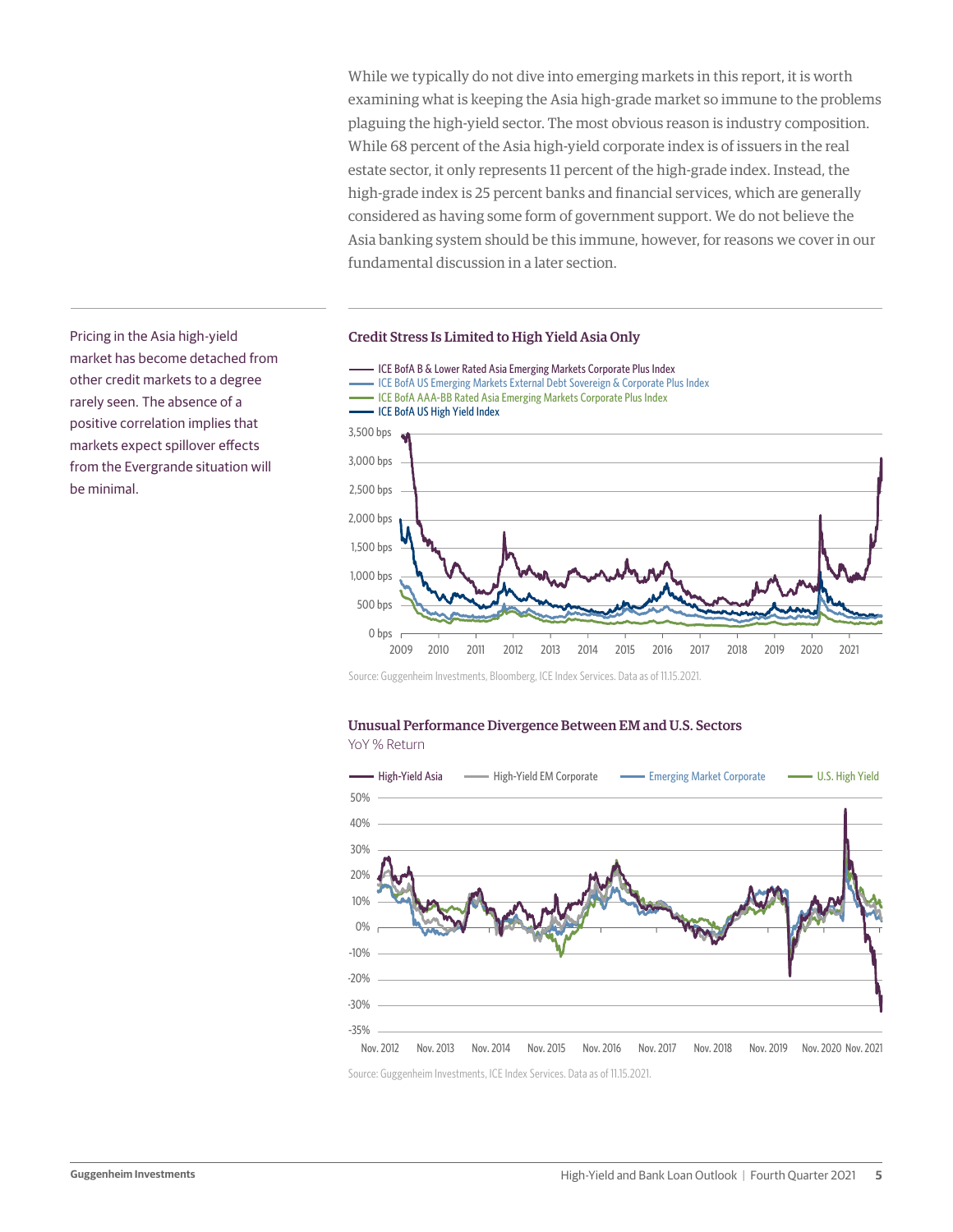Another technical anomaly is a lack of spillover into broader emerging market credit risk premiums. In fact, market pricing is suggesting the distress will be limited exclusively to Asia high yield, a form of isolation that only occurred around the Asian Financial Crisis of 1997–1998 before stress spread to broader markets. While Asia high-yield spreads are now at their widest level since 2009, broader emerging market corporate spreads are trading inside of the 2019 average.

We suspect that a large factor driving these divergences in pricing is Beijing's involvement. Markets believe that in addition to having the willingness, the Chinese government has the ability to successfully direct the unwinding of Evergrande. Regardless of what the government may say about its role, Chinese officials will not allow Evergrande's problems to cascade out of control. Part of that confidence stems from the liquidity the Chinese government is directing at the problem.

#### **The Fundamental Case**

Real Estate Investment as % of GDP

Markets may be missing the broader implications of China's policy changes, chief among which is a move to slow the growth of the real estate sector. As of 2021, China's investment in real estate development represented 14 percent of China's gross domestic product (GDP), well above other major economies. The level even exceeds the share of real estate in the U.S. or Spain during the housing bubble of the mid-2000s. Adding other indirect contributions to the broad real estate category, we estimate the sector amounts to 29 percent of China's total output.

Real Estate Represents a Large Share of China's Economy

Even at its peak during the buildup to the GFC, real estate's share of the U.S. economy—roughly 7 percent—never reached the levels China has experienced in recent years. Property and ancillary activities now account for about 29 percent of China's GDP.



Source: Guggenheim Investments, China National Bureau of Statistics, Haver Analytics. Data as of 9.30.2021.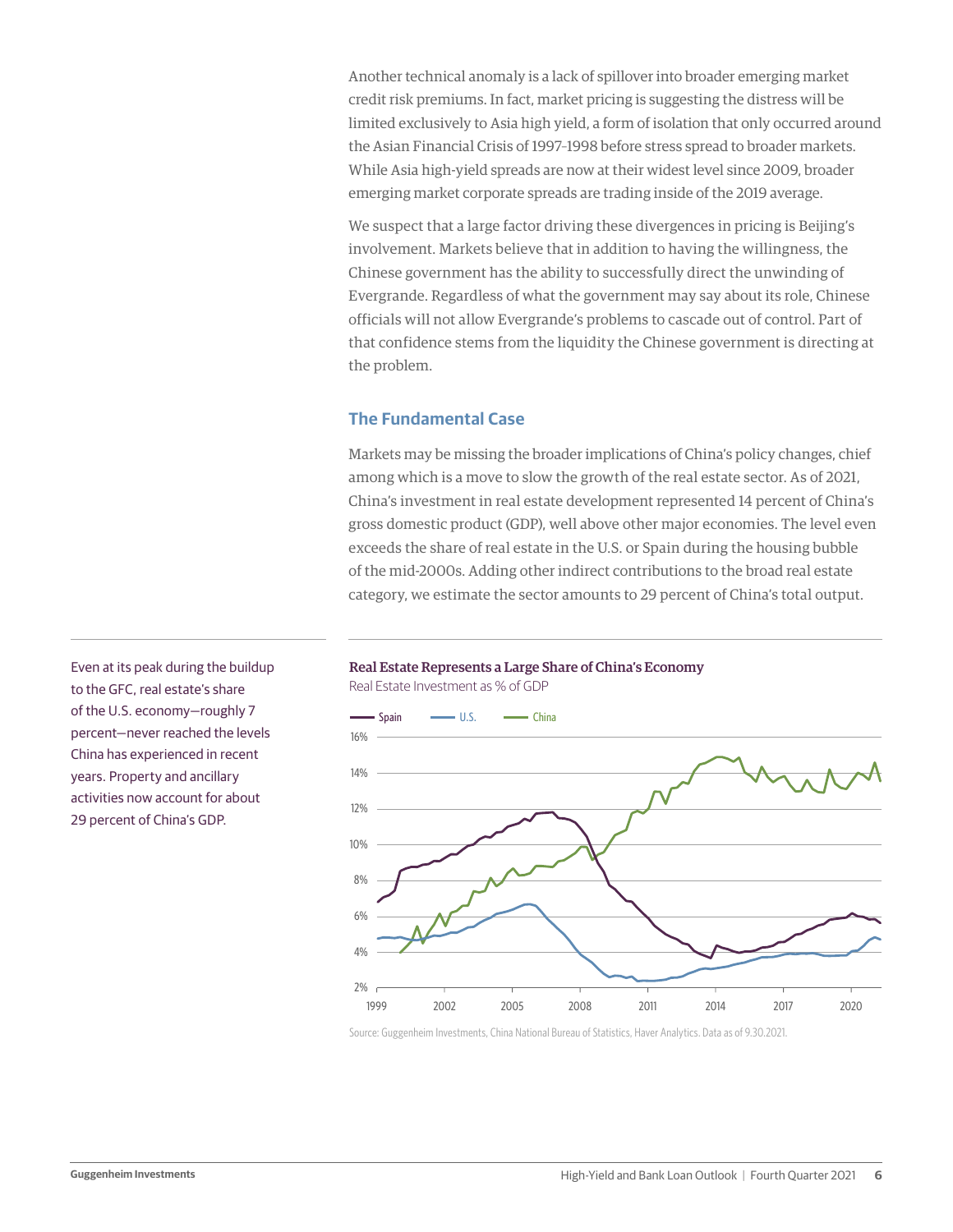So much investment flowing to one sector inevitably creates beneficiaries outside the sector. One sector that has benefitted has been suppliers of construction materials like cement, steel, aluminum, and copper. For example, about 35–40 percent of total cement demand in China comes from the property sector. As a result, a government-engineered slowdown in real estate and construction will reverberate through the economy and be felt in China's construction demand for materials.

This is already happening: When construction demand started its recent decline, weekly cement shipments fell to their lowest levels since 2015. Now Bank of America Merrill Lynch research estimates that cement, steel, and glass demand will drop 10-20 percent year over year in the fourth quarter of 2021, and another five to six percent in 2022.

How does this affect U.S. high-yield investors specifically? The typical high-yield company in the ICE BofA High Yield Index has 27 percent exposure to non-U.S. sources of revenue. In the materials sector, some of which may be suppliers of construction activity, the average issuer's foreign revenue exposure is 47 percent, with 14 percent coming from Asia. In short, U.S. high-yield investors may be more exposed to international risk than they think.



U.S. High-Yield Companies Generate Significant Revenues Overseas Average U.S. High-Yield Company Annual Sales Exposure Abroad by GICS Sector

Source: Guggenheim Investments, Factset, ICE Index Services. Revenue exposure data based on 2020 annual sales. Based on the ICE BofA High-Yield Index constituents as of 9.30.2021.

As raised earlier in this report, there are second order effects that a pullback in real estate investment will have. While Evergrande alone may not trigger a financial crisis, a nationwide decline in home prices caused by a slowdown in land sales and pullback in real estate investment could. China's banks are

A large share of the revenue generated by high-yield corporate issuers comes from outside the United States, contrary to what investors may expect and demonstrating the likely underappreciated internationalization of high-yield issuers.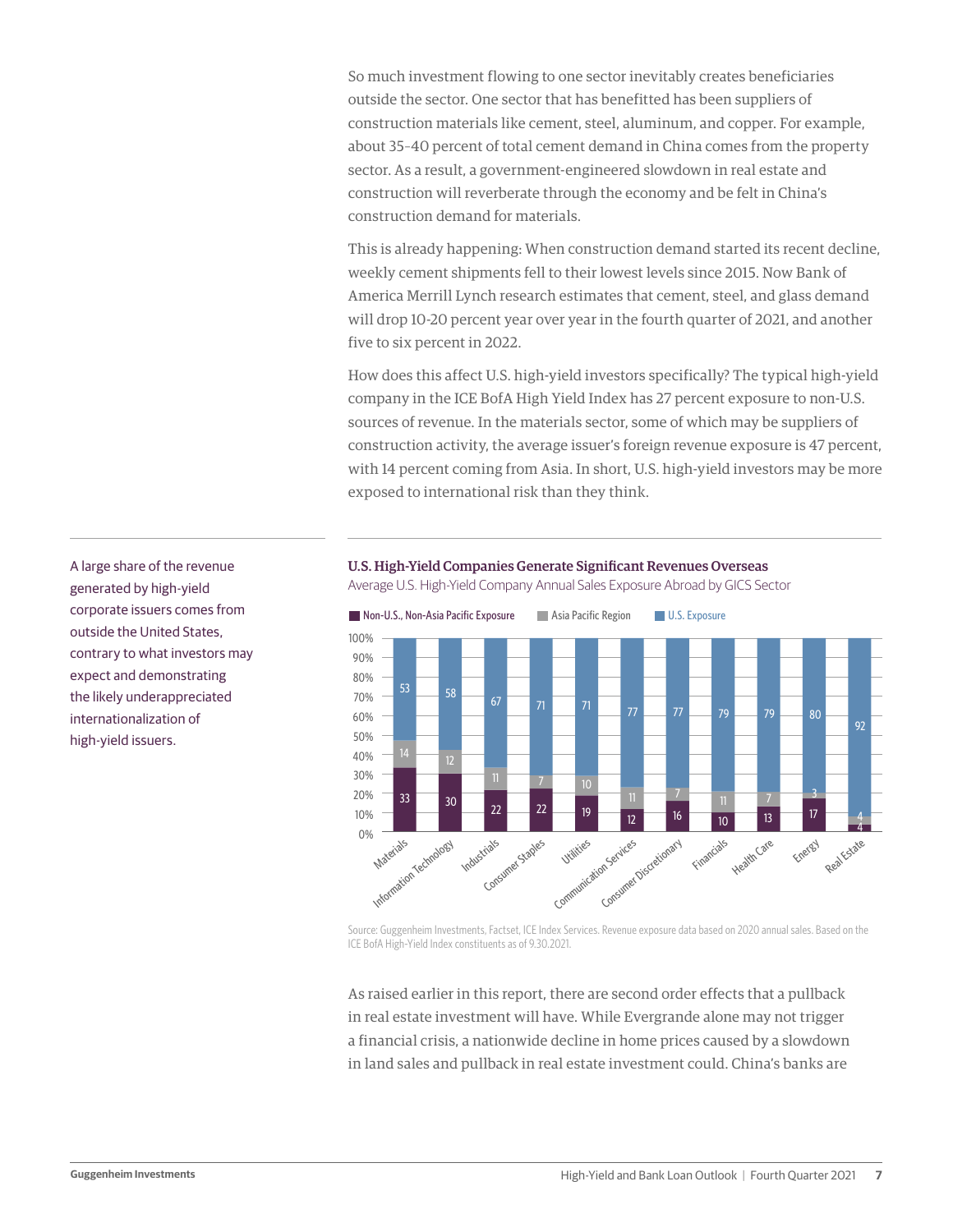exposed through lending channels. Among some of the largest banks in China, loans to developers average less than 1 percent, but real estate related loans average 27 percent of loan books.

Local government finances would be affected as well through a slowdown in land sales to developers, and China household balance sheets could be impacted through a slowdown in net worth appreciation, employment, or the delayed delivery of finished apartments. Any negative impact on these sectors could precipitate an even bigger economic slowdown that would rattle countries and industries that have directly or indirectly benefited from China's consumption growth. Once the effects spills into broader emerging markets, we would expect rising risk premiums abroad to weigh on U.S. high-yield valuations.

#### Investment Implications

Given the magnitude of the distress pricing in high-yield Asia and the high-yield sector's historical relationship with emerging markets, why is the U.S. high-yield market apparently so complacent in the face of Evergrande-related concerns? We believe there are several reasons.

The first we have noted several times in the report, is Beijing's efforts to prevent spillover effects. Were it not for government involvement, markets would be more worried about Evergrande's suppliers, their unfinished construction units, and the impact to Chinese consumers and other developers. However, we believe it may not be until the second half of 2022, or even later, before the full repercussions of the crisis brewing in China becomes clear.

Drawing parallels to the Asian Financial Crisis in 1997, it took over a year for the devaluation of the Thai baht in July 1997 to spread through Asia in a rolling currency crisis. This eventually led to Russia defaulting on its domestic debt, stock markets plummeting in the U.S., and the failure of Long Term Capital Management which necessitated a Fed-organized bailout. These connections were not initially evident when the Thai baht was devalued because consequences take time to work through the financial system and overlevered participants are often lodged in the unregulated shadows of the market. A year from now, we could be faced with a similar series of events that only in hindsight will show the first domino to be China clamping down on its real estate sector. While those consequences need not be a full blown crisis, it could be negative enough to cause deep losses for investors and a tightening in financial conditions.

Since a China slowdown story is a much slower moving train, investors are focused on more immediate drivers of credit returns. For example, commodity prices which have weighed on the high-yield sector in recent years are now at multi-year highs and lifting valuations. Oil and natural gas prices are at their highest levels since 2014 just as we head into the winter season when demand rises, while several other commodities prices, like copper and steel, are near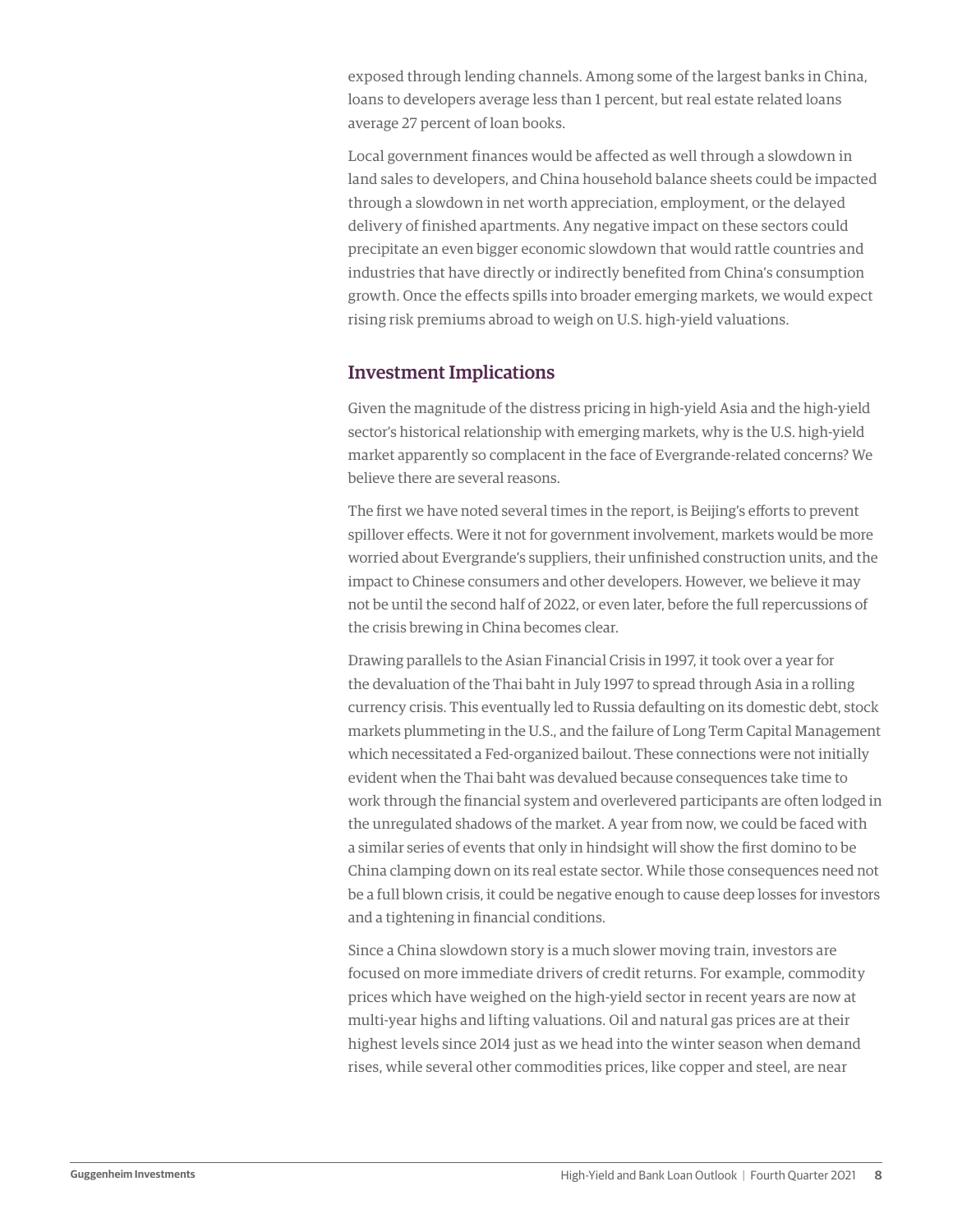multi-year highs. This is also contributing to the lack of distressed pricing in emerging market credit, a sector whose revenues tend to be very commoditylinked. In the ICE BofA Emerging Markets Diversified Corporate Index, 49 percent of the index is energy and basic industry.

Another factor pulling investor attention is that improving fundamentals are supporting a sanguine credit outlook for U.S. companies. As noted in the previous high-yield report, there is abundant liquidity on corporate balance sheets with cash and equivalents representing several quarters of liquidity runway. Leverage ratios are declining, interest coverage is improving, and aggregate leveraged-credit cash flow and revenues have recovered to pre-COVID levels. According to bottom-up analyst estimates, the high-yield sector should see further reductions in leverage ratios through 2022.

#### The high-yield sector should see **Leveraged Credit Fundamentals Are Expected to Further Improve**



Source: Guggenheim Investments, S&P Capital IQ. Data as of 9.30.2021. Based on 430 companies rated BB+ or below with analyst expectations available through Q2 2022. "Exp." represents consensus analyst expectations.

Measures of U.S. financial conditions show that although they tightened in the final weeks of the third quarter, they remain easier than at any point before the COVID-19 pandemic. Periods when financial conditions are easy tend to be characterized by low corporate default volumes. Indeed, improving fundamentals and easy financial conditions have led to Moody's default rate forecast for the next 12 months to fall below their expectations before the pandemic.

Abundant central-bank driven liquidity is leaving investors with few options to meet return targets, causing them to wave away certain warning flags until they're more of an immediate concern with a high degree of certainty. However, market liquidity is expected to shrink over the next 12 months as the Fed

further reductions in leverage ratios, despite some negative impact from the Delta variant on corporate earnings in the third quarter.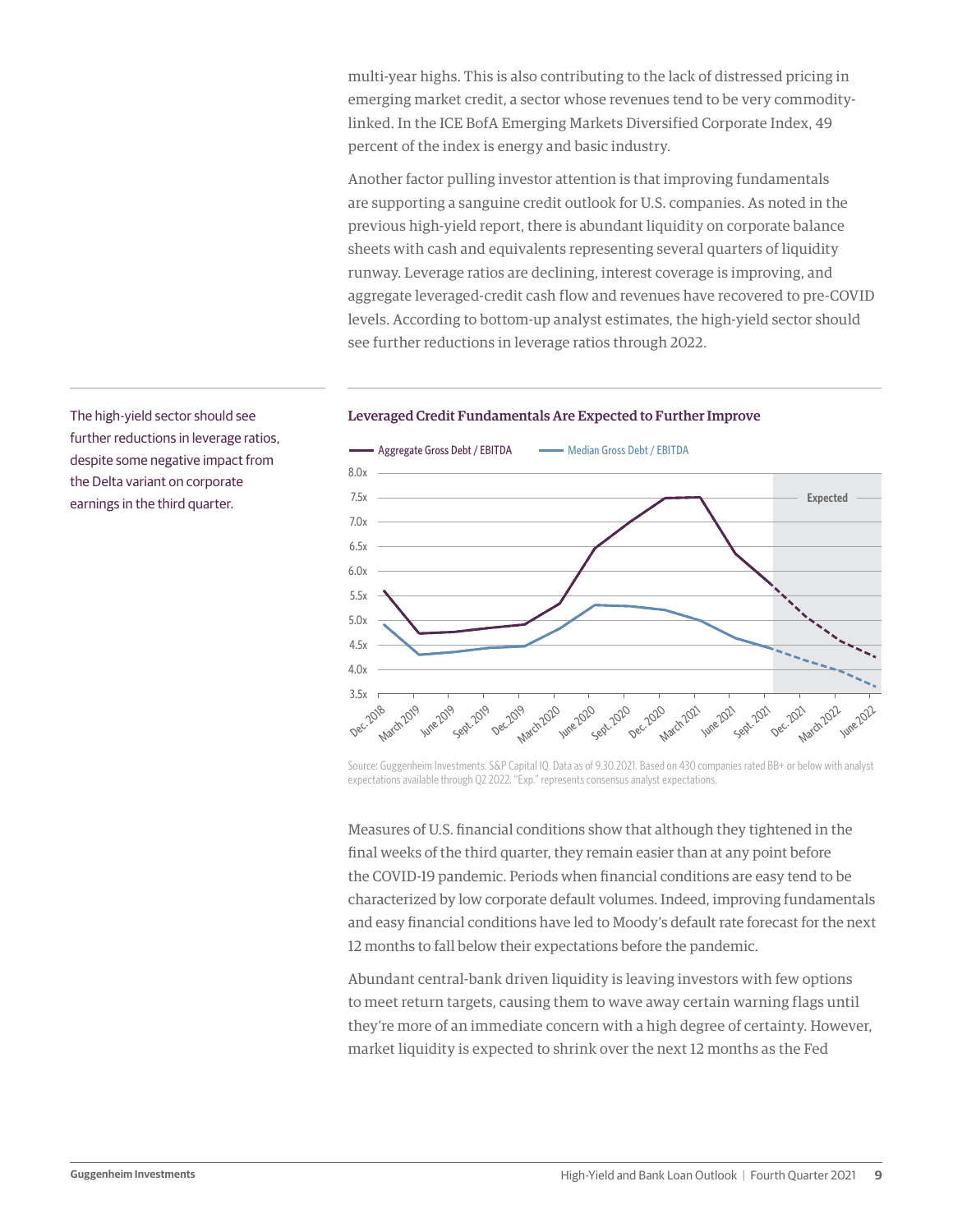financial conditions have led to Moody's default rate forecast for the next 12 months to fall below their expectations before the pandemic.

#### Improving fundamentals and easy Moody's Forecasts a Lower High Yield Default Rate Than Pre-Pandemic Levels



Source: Guggenheim Investments, Moody's. Data as of 10.31.2021.

marches forward with plans to taper asset purchases and other central banks take steps to scale back pandemic-era accommodation. In emerging markets, several central banks have already hiked rates to combat high inflation.

We expect that the cycle has at least a few more years to run before we see another wave of defaults, but an important shift that is coming is that credit performance will be increasingly differentiated by fundamentals, rather than liquidity, as we move into later stages of the cycle. Given that spreads are already very tight, we see this as a good opportunity to take stock of global growth drivers, re-evaluate foreign exposures, assess the balance of risks, and take some gains in lower quality credits. We have been primarily focused on credits rated single-B minus or better, and some industries where we have seen opportunities in recent months with solid fundamentals are in healthcare, media and entertainment, technology, certain industrials, food and beverage, and suppliers of building materials with a focus on U.S. construction.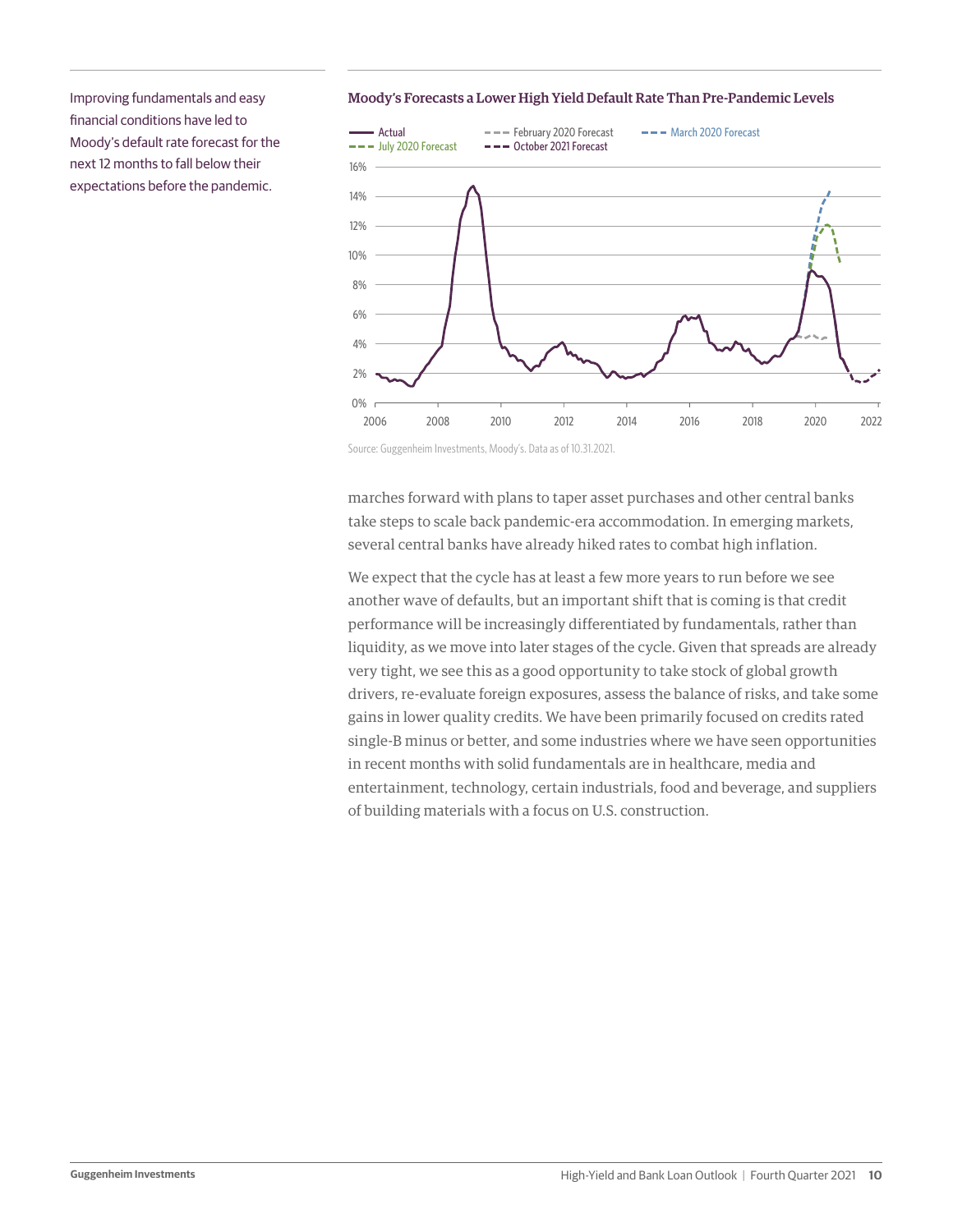#### Important Notices and Disclosures

#### **INDEX AND OTHER DEFINITIONS**

The referenced indices are unmanaged and not available for direct investment. Index performance does not reflect transaction costs, fees or expenses.

The Credit Suisse Leveraged Loan Index tracks the investable market of the U.S. dollar denominated leveraged loan market. It consists of issues rated "5B" or lower, meaning that the highest rated issues included in this index are Moody's/S&P ratings of Baa1/BB+ or Ba1/ BBB+. All loans are funded term loans with a tenor of at least one year and are made by issuers domiciled in developed countries.

The **Intercontinental Exchange (ICE) Bank of America Merrill Lynch High-Yield Index** is a commonly used benchmark index for high-yield corporate bonds.

The S&P 500 Index is a capitalization-weighted index of 500 stocks, actively traded in the U.S., designed to measure the performance of the broad economy, representing all major industries.

A **basis point (bps)** is a unit of measure used to describe the percentage change in the value or rate of an instrument. One basis point is equivalent to 0.01%.

The three-year **discount margin to maturity (dmm)**, also referred to as discount margin, is the yield-to-refunding of a loan facility less the current three-month Libor rate, assuming a three year average life for the loan.

The **London Interbank Offered Rate (Libor)** is a benchmark rate that a select group of banks charge each other for unsecured short-term funding.

**Spread** is the difference in yield to a Treasury bond of comparable maturity.

**EBITDA**, which stands for earnings before interest, taxes, depreciation and amortization, is a commonly used proxy for the earning potential of a business.

#### **RISK CONSIDERATIONS**

Fixed-income investments are subject to credit, liquidity, interest rate and, depending on the instrument, counter-party risk. These risks may be increased to the extent fixed-income investments are concentrated in any one issuer, industry, region or country. The market value of fixed-income investments generally will fluctuate with, among other things, the financial condition of the obligors on the underlying debt obligations or, with respect to synthetic securities, of the obligors on or issuers of the reference obligations, general economic conditions, the condition of certain financial markets, political events, developments or trends in any particular industry. Fixed-income investments are subject to the possibility that interest rates could rise, causing their values to decline.

Bank loans are generally below investment grade and may become nonperforming or impaired for a variety of reasons. Nonperforming or impaired loans may require substantial workout negotiations or restructuring that may entail, among other things, a substantial reduction in the interest rate and/or a substantial write down of the principal of the loan. In addition, certain bank loans are highly customized and, thus, may not be purchased or sold as easily as publicly-traded securities. Any secondary trading market also may be limited, and there can be no assurance that an adequate degree of liquidity will be maintained. The transferability of certain bank loans may be restricted. Risks associated with bank loans include the fact that prepayments may generally occur at any time without premium or penalty. High-yield debt securities have greater credit and liquidity risk than investment grade obligations.

High-yield debt securities are generally unsecured and may be subordinated to certain other obligations of the issuer thereof. The lower rating of high-yield debt securities and below investment grade loans reflects a greater possibility that adverse changes in the financial condition of an issuer or in general economic conditions, or both, may impair the ability of the issuer thereof to make payments of principal or interest. Securities rated below investment grade are commonly referred to as "junk bonds." Risks of high-yield debt securities may include (among others): (i) limited liquidity and secondary market support, (ii) substantial market place volatility resulting from changes in prevailing interest rates, (iii) the possibility that earnings of the high-yield debt security issuer may be insufficient to meet its debt service, and (iv) the declining creditworthiness and potential for insolvency of the issuer of such high-yield debt securities during periods of rising interest rates and/or economic downturn. An economic downturn or an increase in interest rates could severely disrupt the market for high-yield debt securities and adversely affect the value of outstanding high-yield debt securities and the ability of the issuers thereof to repay principal and interest. Issuers of high-yield debt securities may be highly leveraged and may not have available to them more traditional methods of financing.

This article is distributed for informational or educational purposes only and should not be considered a recommendation of any particular security, strategy or investment product, or as investing advice of any kind. This article is not provided in a fiduciary capacity, may not be relied upon for or in connection with the making of investment decisions, and does not constitute a solicitation of an offer to buy or sell securities. The content contained herein is not intended to be and should not be construed as legal or tax advice and/or a legal opinion. Always consult a financial, tax and/or legal professional regarding your specific situation.

This article contains opinions of the author but not necessarily those of Guggenheim Partners or its subsidiaries. The author's opinions are subject to change without notice. Forward looking statements, estimates, and certain information contained herein are based upon proprietary and non-proprietary research and other sources. Information contained herein has been obtained from sources believed to be reliable, but are not assured as to accuracy. No part of this article may be reproduced in any form, or referred to in any other publication, without express written permission of Guggenheim Partners, LLC. Past performance is not indicative of future results. There is neither representation nor warranty as to the current accuracy of, nor liability for, decisions based on such information.

**Applicable to United Kingdom investors:** Where this material is distributed in the United Kingdom, it is done so by Guggenheim Investment Advisers (Europe) Ltd., a U.K. Company authorized and regulated by the Financial Conduct Authority (FRN 499798) and is directed only at persons who are professional clients or eligible counterparties for the purposes of the FCA's Conduct of Business Sourcebook.

**Applicable to European Investors:** Where this material is distributed to existing investors and pre 1 January 2021 prospect relationships based in mainland Europe, it is done so by Guggenheim Investment Advisers (Europe) Ltd., a U.K. Company authorized and regulated by the Financial Conduct Authority (FRN 499798) and is directed only at persons who are professional clients or eligible counterparties for the purposes of the FCA's Conduct of Business Sourcebook.

**Applicable to Middle East investors:** Contents of this report prepared by Guggenheim Partners Investment Management, LLC, a registered entity in their respective jurisdiction, and affiliate of Guggenheim Partners Middle East Limited, the Authorized Firm regulated by the Dubai Financial Services Authority. This report is intended for qualified investor use only as defined in the DFSA Conduct of Business Module.

1. Guggenheim Investments assets under management are as of 9.30.2021 and include leverage of \$17.9bn. Guggenheim Investments represents the following affiliated investment management businesses: Guggenheim Partners Investment Management, LLC, Security Investors, LLC, Guggenheim Funds Distributors, LLC, Guggenheim Funds Investment Advisors, LLC, Guggenheim Corporate Funding, LLC, Guggenheim Partners Europe Limited, Guggenheim Partners Fund Management (Europe) Limited, Guggenheim Partners Japan Limited, GS GAMMA Advisors, LLC, and Guggenheim Partners India Management.

2. Guggenheim Partners under management are as of 9.30.2021 and include consulting services for clients whose assets are valued at approximately \$78bn.

© 2021, Guggenheim Partners, LLC. No part of this article may be reproduced in any form, or referred to in any other publication, without express written permission of Guggenheim Partners, LLC. Guggenheim Funds Distributors, LLC is an affiliate of Guggenheim Partners, LLC. For information, call 800.345.7999 or 800.820.0888.

Member FINRA/SIPC GPIM 50076